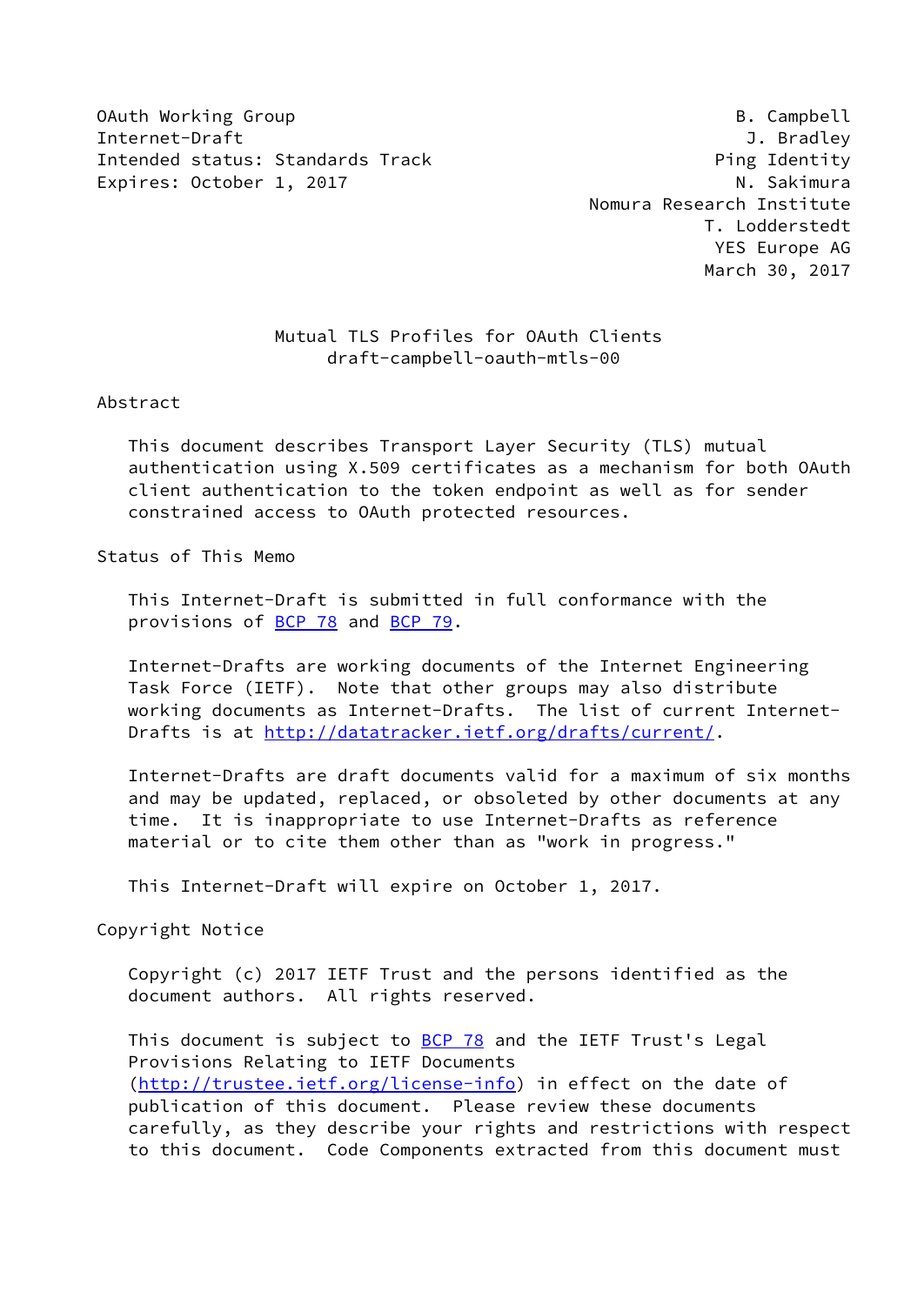```
Internet-Draft MTLSPOC March 2017
```
 include Simplified BSD License text as described in Section 4.e of the Trust Legal Provisions and are provided without warranty as described in the Simplified BSD License.

## Table of Contents

|                                                                  | $\overline{2}$                            |
|------------------------------------------------------------------|-------------------------------------------|
| Requirements Notation and Conventions<br>1.1.                    |                                           |
| $2.$ Mutual TLS for Client Authentication                        | $\frac{3}{3}$                             |
| Mutual TLS Client Authentication to the Token Endpoint .<br>2.1. |                                           |
| Authorization Server Metadata<br>2.2.                            | $\overline{4}$                            |
| $2.3.$ Dynamic Client Registration                               | $\overline{4}$                            |
| 3. Mutual TLS Sender Constrained Resources Access                | $\overline{4}$                            |
| 3.1. X.509 Certificate SHA-256 Thumbprint Confirmation Method    |                                           |
|                                                                  | $\overline{5}$                            |
|                                                                  | 6                                         |
| $\underline{4.1}$ . JWT Confirmation Methods Registration        | $\underline{6}$                           |
| 4.1.1. Registry Contents                                         | $\underline{6}$                           |
| $4.2$ . Token Endpoint Authentication Method Registration        | 6                                         |
| 4.2.1. Registry Contents                                         | $\underline{6}$                           |
| 4.3. OAuth Dynamic Client Registration Metadata Registration.    | 6                                         |
| 4.3.1. Registry Contents                                         | $\underline{6}$                           |
|                                                                  | $\overline{1}$                            |
| $5.1$ . TLS Versions and Best Practices                          |                                           |
| $5.2$ . Client Identity Binding                                  |                                           |
|                                                                  | $\frac{7}{7}$ $\frac{7}{7}$ $\frac{7}{7}$ |
| Normative References<br>6.1.                                     |                                           |
| Informative References<br>6.2.                                   | $\underline{8}$                           |
| Appendix A. Acknowledgements                                     | $\overline{a}$                            |
| Appendix B. Document(s) History                                  | 9                                         |
|                                                                  | 10                                        |
|                                                                  |                                           |

## <span id="page-1-0"></span>[1](#page-1-0). Introduction

 This document describes Transport Layer Security (TLS) mutual authentication using X.509 certificates as a mechanism for both OAuth client authentication to the token endpoint as well as for sender constrained access to OAuth protected resources.

The OAuth 2.0 Authorization Framework [[RFC6749](https://datatracker.ietf.org/doc/pdf/rfc6749)] defines a shared secret method of client authentication but also allows for the definition and use of additional client authentication mechanisms when interacting with the authorization server's token endpoint.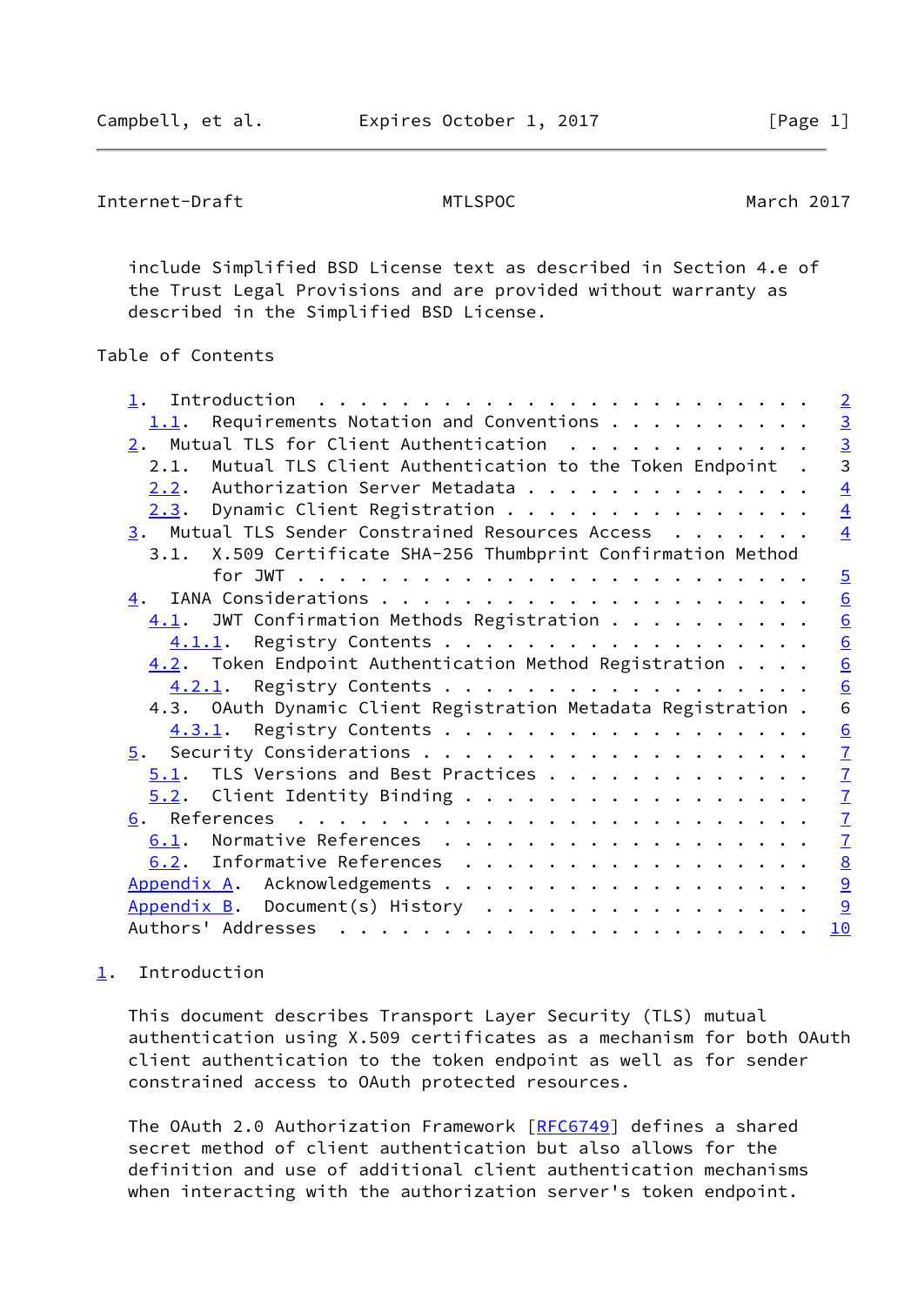This document describes an additional mechanism of client authentication utilizing mutual TLS [\[RFC5246](https://datatracker.ietf.org/doc/pdf/rfc5246)] certificate-based authentication, which provides better security characteristics than shared secrets.

| Campbell, et al. | Expires October 1, 2017 | [Page 2] |
|------------------|-------------------------|----------|
|                  |                         |          |

<span id="page-2-1"></span>Internet-Draft MTLSPOC March 2017

 Mutual TLS sender constrained access to protected resources ensures that only the party in possession of the private key corresponding to the certificate can utilize the access token to get access to the associated resources. Such a constraint is unlike the case of the basic bearer token described in [\[RFC6750](https://datatracker.ietf.org/doc/pdf/rfc6750)], where any party in possession of the access token can use it to access the associated resources. Mutual TLS sender constrained access prevents the use of stolen access tokens by binding the access token to the client's certificate.

 Mutual TLS sender constrained access tokens and mutual TLS client authentication are distinct mechanisms that can don't necessarily need to be deployed together.

<span id="page-2-0"></span>[1.1](#page-2-0). Requirements Notation and Conventions

 The key words "MUST", "MUST NOT", "REQUIRED", "SHALL", "SHALL NOT", "SHOULD", "SHOULD NOT", "RECOMMENDED", "NOT RECOMMENDED", "MAY", and "OPTIONAL" in this document are to be interpreted as described in [RFC](https://datatracker.ietf.org/doc/pdf/rfc2119) [2119](https://datatracker.ietf.org/doc/pdf/rfc2119) [\[RFC2119](https://datatracker.ietf.org/doc/pdf/rfc2119)].

<span id="page-2-2"></span>[2](#page-2-2). Mutual TLS for Client Authentication

<span id="page-2-3"></span>[2.1](#page-2-3). Mutual TLS Client Authentication to the Token Endpoint

 The following section defines, as an extension of OAuth 2.0, Section [2.3 \[RFC6749\]](https://datatracker.ietf.org/doc/pdf/rfc6749#section-2.3), the use of mutual TLS as client credentials. The requirement of mutual TLS for client authentications is determined by the authorization server based on policy or configuration for the given client (regardless of whether the client was dynamically registered or statically configured or otherwise established). OAuth 2.0 requires that access token requests by the client to the token endpoint use TLS. In order to utilize TLS for client authentication, the TLS connection MUST have been established or reestablished with mutual X.509 certificate authentication (i.e. the Client Certificate and Certificate Verify messages are sent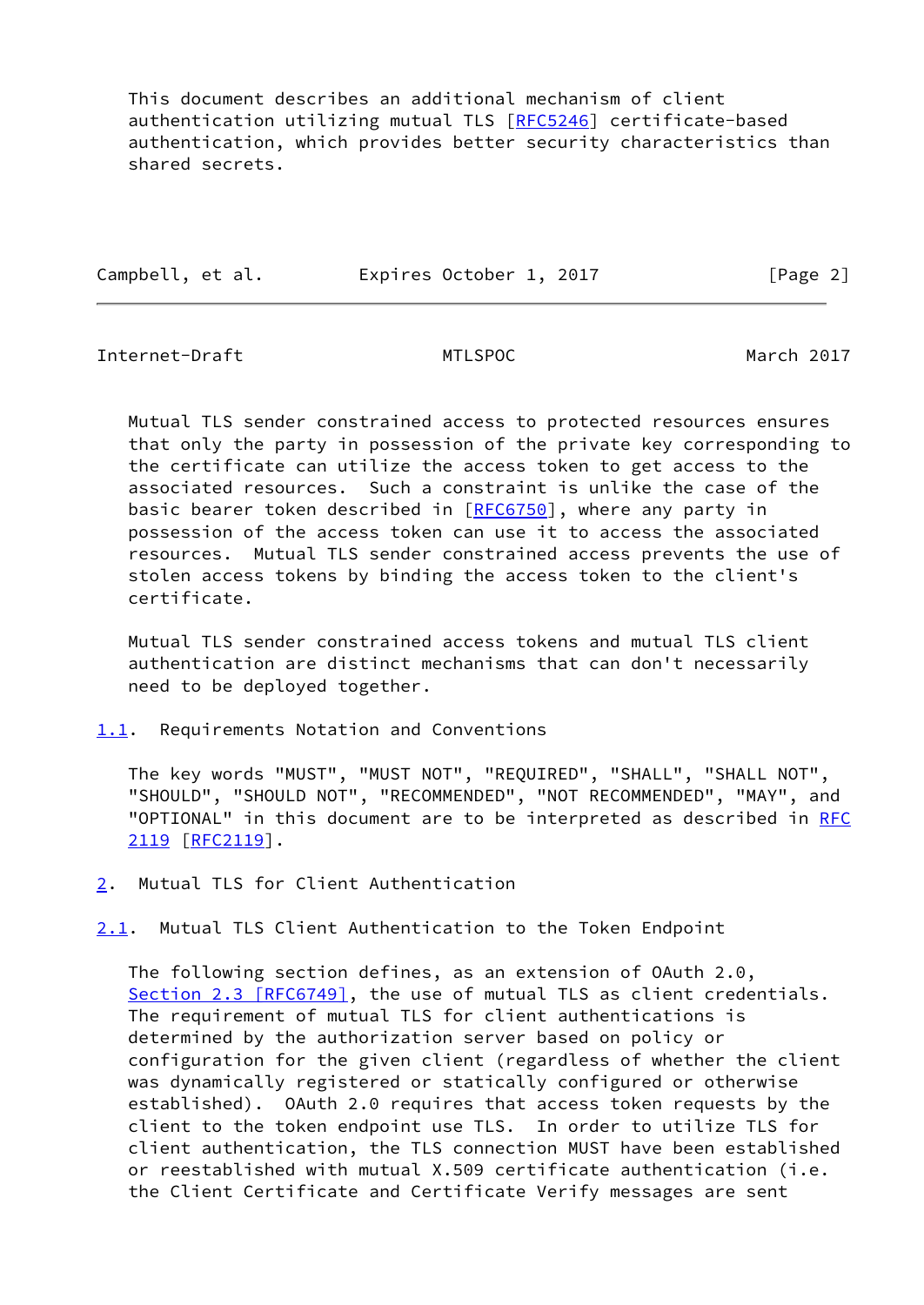during the TLS Handshake [\[RFC5246](https://datatracker.ietf.org/doc/pdf/rfc5246)]).

 For all access token requests to the token endpoint, regardless of the grant type used, the client MUST include the "client\_id" parameter, described in OAuth 2.0, Section [2.2 \[RFC6749\].](https://datatracker.ietf.org/doc/pdf/rfc6749#section-2.2) The presence of the "client\_id" parameter enables the authorization server to easily identify the client independently from the content of the certificate and allows for trust models to vary as appropriate for a given deployment. The authorization server can locate the client configuration by the client identifier and check the certificate presented in the TLS Handshake against the expected credentials for that client. As described in **Section 5.2**, the

Campbell, et al. [Page 3]

<span id="page-3-1"></span>Internet-Draft MTLSPOC METRIC March 2017

 authorization server MUST enforce some method of binding a certificate to a client.

<span id="page-3-0"></span>[2.2](#page-3-0). Authorization Server Metadata

"tls client auth" is used as a new value of the "token\_endpoint\_auth\_methods\_supported" metadata parameter to indicate server support for mutual TLS as a client authentication method in authorization server metadata such as [\[OpenID.Discovery](#page-8-1)] and  $[I-D.iett-eault-discovery]$ .

<span id="page-3-2"></span>[2.3](#page-3-2). Dynamic Client Registration

 This draft adds the following values and metadata parameters to the OAuth 2.0 Dynamic Client Registration [[RFC7591](https://datatracker.ietf.org/doc/pdf/rfc7591)].

 The value "tls\_client\_auth" is used to indicate the client's intention to use mutual TLS as an authentication method to the token endpoint for the "token\_endpoint\_auth\_method" client metadata field.

 For authorization servers that associate certificates with clients using subject information in the certificate, the following two new string metadata parameters can be used:

 tls\_client\_auth\_subject\_dn The expected subject distinguished name of the client certificate can be represented using "tls client auth subject dn".

tls\_client\_auth\_issuer\_dn The metadata parameter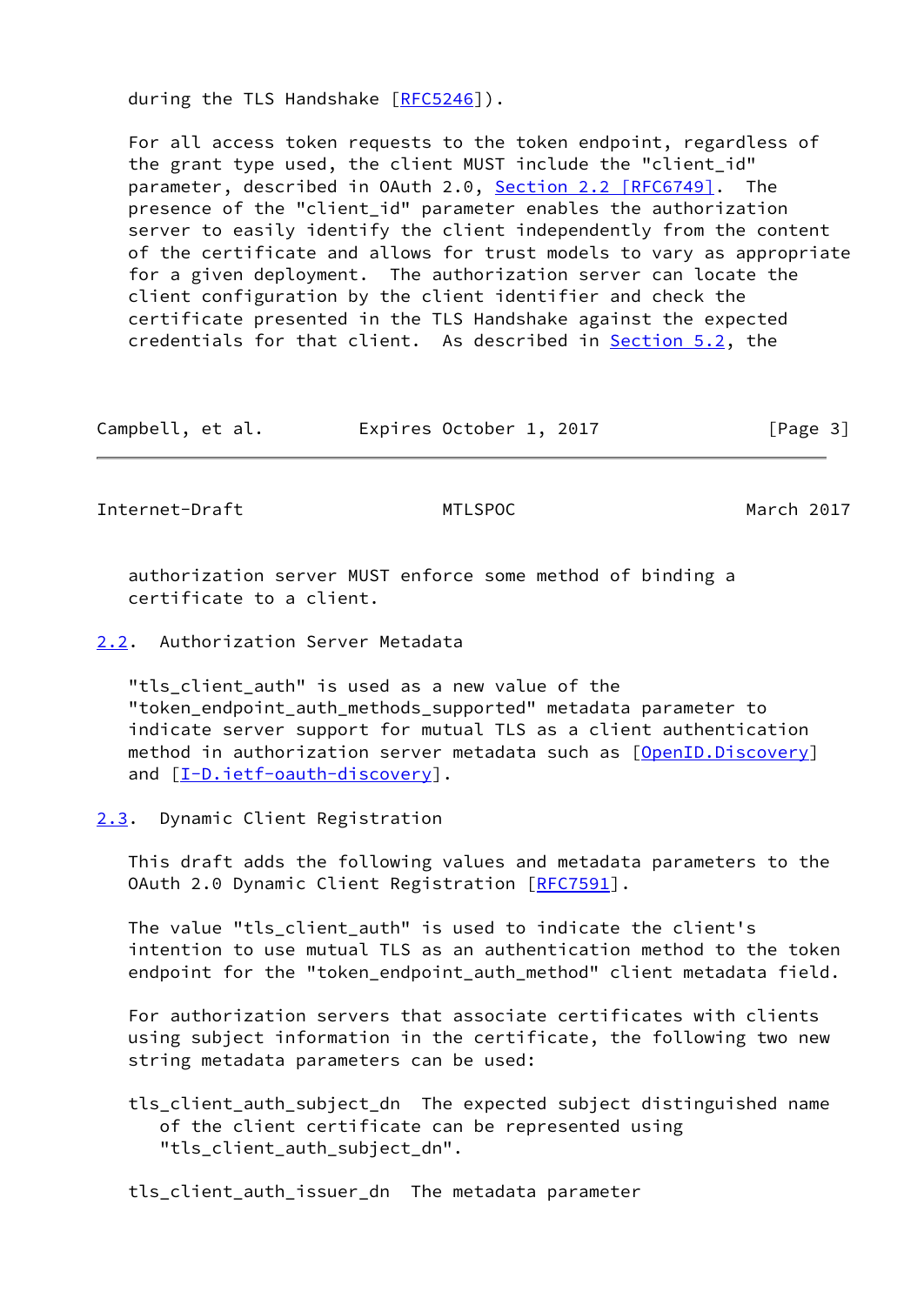"tls client auth issuer dn" can optionally be used to constrain the expected distinguished name of the root issuer of the client certificate.

 For authorization servers that use the key or full certificate to associate clients with certificate, the existing "jwks\_uri" or "jwks" metadata parameters from [\[RFC7591](https://datatracker.ietf.org/doc/pdf/rfc7591)] shall be used.

<span id="page-4-0"></span>[3](#page-4-0). Mutual TLS Sender Constrained Resources Access

 When mutual TLS X.509 client certificate authentication is used at the token endpoint, the authorization server is able to bind the issued access token to the client certificate. Such a binding is accomplished by associating a hash of the certificate with the token in a way that can be accessed by the protected resource, such as embedding the certificate hash in the issued access token directly, using the syntax described in [Section 3.1](#page-4-2), or through token introspection [[RFC7662](https://datatracker.ietf.org/doc/pdf/rfc7662)]. The specific method for associating the certificate with the access token is determined by the authorization

| Campbell, et al. | Expires October 1, 2017 | [Page 4] |
|------------------|-------------------------|----------|
|------------------|-------------------------|----------|

<span id="page-4-1"></span>Internet-Draft MTLSPOC METRISPOC March 2017

 server and the protected resource, and is beyond the scope for this specification.

 The client makes protected resource requests as described in [\[RFC6750](https://datatracker.ietf.org/doc/pdf/rfc6750)], however, those requests MUST be made over a mutually authenticated TLS connection using the same certificate that was used to authenticate to the token endpoint.

 The protected resource MUST obtain the client certificate used for TLS authentication and MUST verify that the hash of that certificate exactly matches the hash of the certificate associated with the access token. If the hash values do not match, the resource access attempt MUST be rejected with an error.

<span id="page-4-2"></span>[3.1](#page-4-2). X.509 Certificate SHA-256 Thumbprint Confirmation Method for JWT

 When access tokens are represented as a JSON Web Tokens (JWT)[\[RFC7519](https://datatracker.ietf.org/doc/pdf/rfc7519)], the certificate hash information SHOULD be represented using the "x5t#S256" confirmation method member defined herein.

To represent the hash of a certificate in a JWT, this specification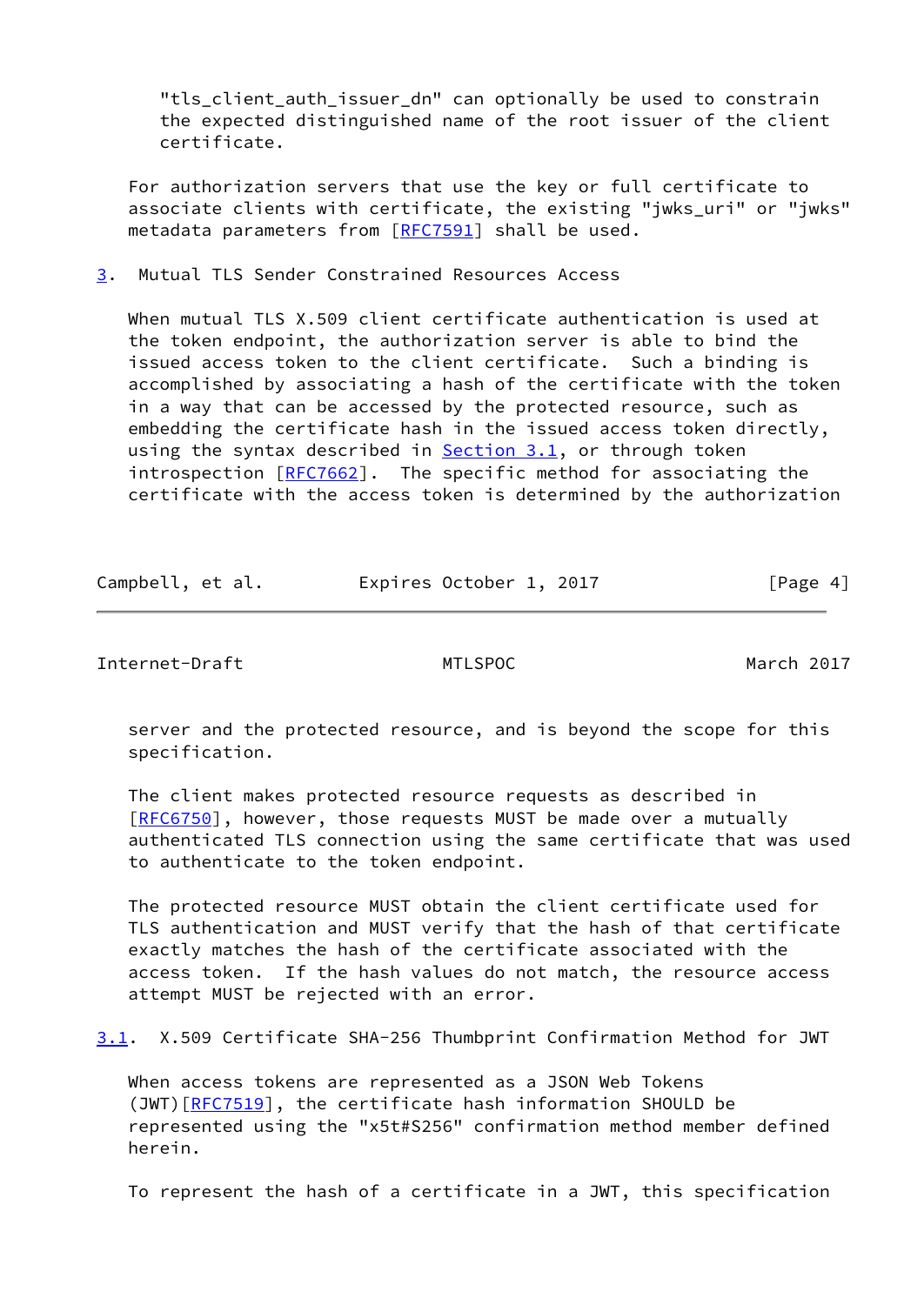defines the new JWT Confirmation Method [RFC 7800](https://datatracker.ietf.org/doc/pdf/rfc7800) [\[RFC7800](https://datatracker.ietf.org/doc/pdf/rfc7800)] member "x5t#S256" for the X.509 Certificate SHA-256 Thumbprint. The value of the "x5t#S256" member is a base64url-encoded SHA-256[SHS] hash (a.k.a. thumbprint or digest) of the DER encoding of the X.509 certificate[RFC5280] (note that certificate thumbprints are also sometimes also known as certificate fingerprints).

 The following is an example of a JWT payload containing an "x5t#S256" certificate thumbprint confirmation method.

```
 {
   "iss": "https://server.example.com",
   "aud": "https://resource.example.org",
   "sub": "ty.webb@example.com",
   "exp": "1493726400",
   "nbf": "1493722800",
   "cnf":{
     "x5t#s256": "bwcK0esc3ACC3DB2Y5_lESsXE8o9ltc05O89jdN-dg2"
   }
 }
```
Figure 1: Example claims of a Certificate Thumbprint Constrained JWT.

| Campbell, et al. | Expires October 1, 2017 | [Page 5] |
|------------------|-------------------------|----------|
|------------------|-------------------------|----------|

<span id="page-5-1"></span>Internet-Draft MTLSPOC March 2017

<span id="page-5-0"></span>[4](#page-5-0). IANA Considerations

<span id="page-5-2"></span>[4.1](#page-5-2). JWT Confirmation Methods Registration

 This specification requests registration of the following value in the IANA "JWT Confirmation Methods" registry [*IANA.JWT.Claims*] for JWT "cnf" member values established by [\[RFC7800](https://datatracker.ietf.org/doc/pdf/rfc7800)].

<span id="page-5-3"></span>[4.1.1](#page-5-3). Registry Contents

- o Confirmation Method Value: "x5t#S256"
- o Confirmation Method Description: X.509 Certificate SHA-256 Thumbprint
- o Change Controller: IESG
- o Specification Document(s): [Section 3.1](#page-4-2) of [[ this specification ]]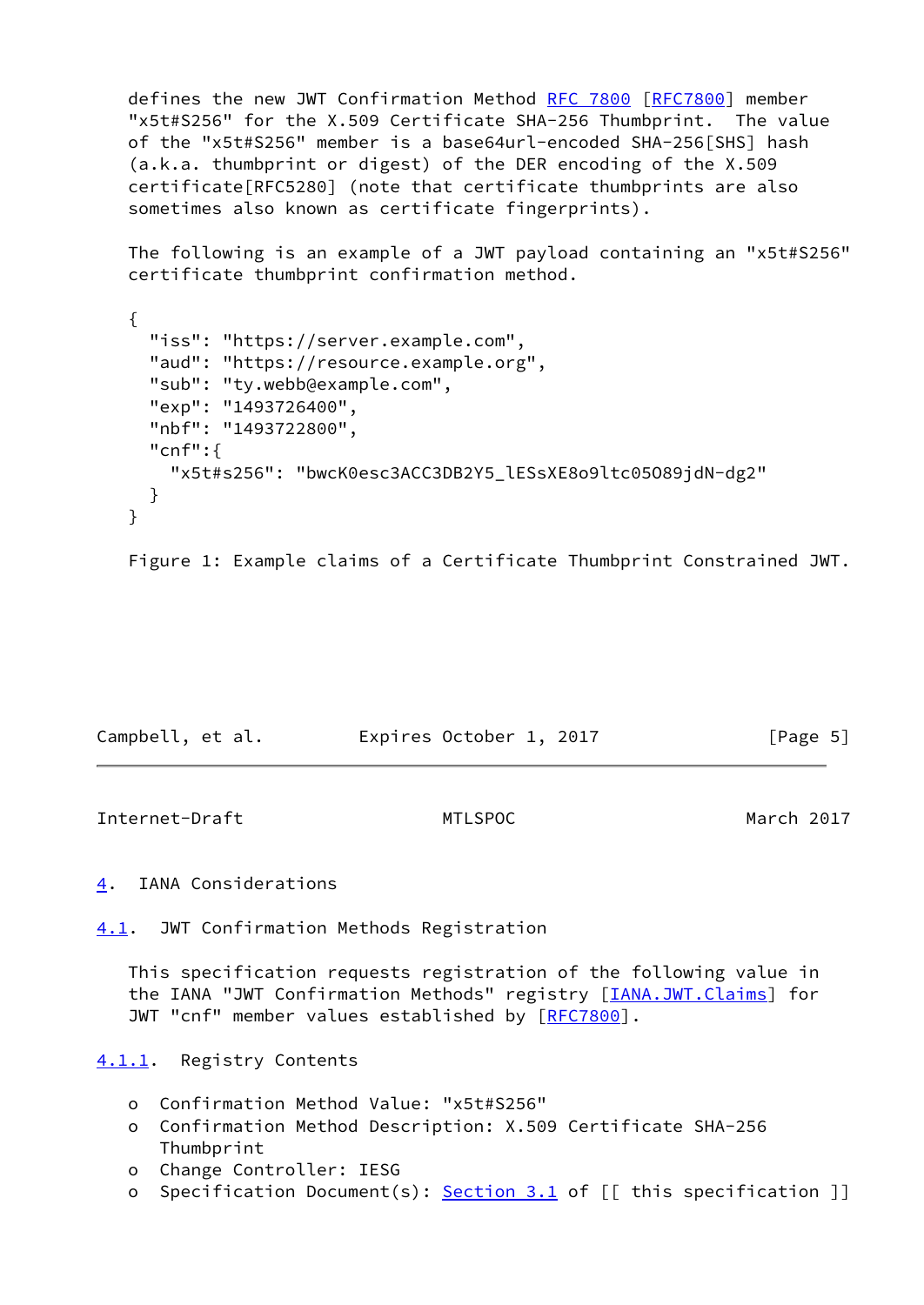## <span id="page-6-0"></span>[4.2](#page-6-0). Token Endpoint Authentication Method Registration

 This specification requests registration of the following value in the IANA "OAuth Token Endpoint Authentication Methods" registry [\[IANA.OAuth.Parameters](#page-8-4)] established by [\[RFC7591](https://datatracker.ietf.org/doc/pdf/rfc7591)].

<span id="page-6-1"></span>[4.2.1](#page-6-1). Registry Contents

- o Token Endpoint Authentication Method Name: "tls\_client\_auth"
- o Change Controller: IESG
- o Specification Document(s): [Section 2.2](#page-3-0) of [[ this specification ]]

<span id="page-6-6"></span>[4.3](#page-6-6). OAuth Dynamic Client Registration Metadata Registration

 This specification requests registration of the following client metadata definitions in the IANA "OAuth Dynamic Client Registration Metadata" registry [[IANA.OAuth.Parameters\]](#page-8-4) established by [[RFC7591](https://datatracker.ietf.org/doc/pdf/rfc7591)]:

<span id="page-6-2"></span>[4.3.1](#page-6-2). Registry Contents

- o Client Metadata Name: "tls\_client\_auth\_subject\_dn"
- o Client Metadata Description: String value specifying the expected subject distinguished name of the client certificate.
- o Change Controller: IESG
- o Specification Document(s): [Section 2.3](#page-3-2) of [[ this specification ]]
- o Client Metadata Name: "tls\_client\_auth\_issuer\_dn"
- o Client Metadata Description: String value specifying the expected distinguished name of the root issuer of the client certificate
- o Change Controller: IESG
- o Specification Document(s): [Section 2.3](#page-3-2) of [[ this specification ]]

| Campbell, et al. | Expires October 1, 2017 | [Page 6] |
|------------------|-------------------------|----------|
|------------------|-------------------------|----------|

<span id="page-6-4"></span>Internet-Draft MTLSPOC March 2017

- <span id="page-6-3"></span>[5](#page-6-3). Security Considerations
- <span id="page-6-5"></span>[5.1](#page-6-5). TLS Versions and Best Practices

TLS 1.2 [\[RFC5246](https://datatracker.ietf.org/doc/pdf/rfc5246)] is cited in this document because, at the time of writing, it is latest version that is widely deployed. However, this document is applicable with other TLS versions supporting certificate-based client authentication. Implementation security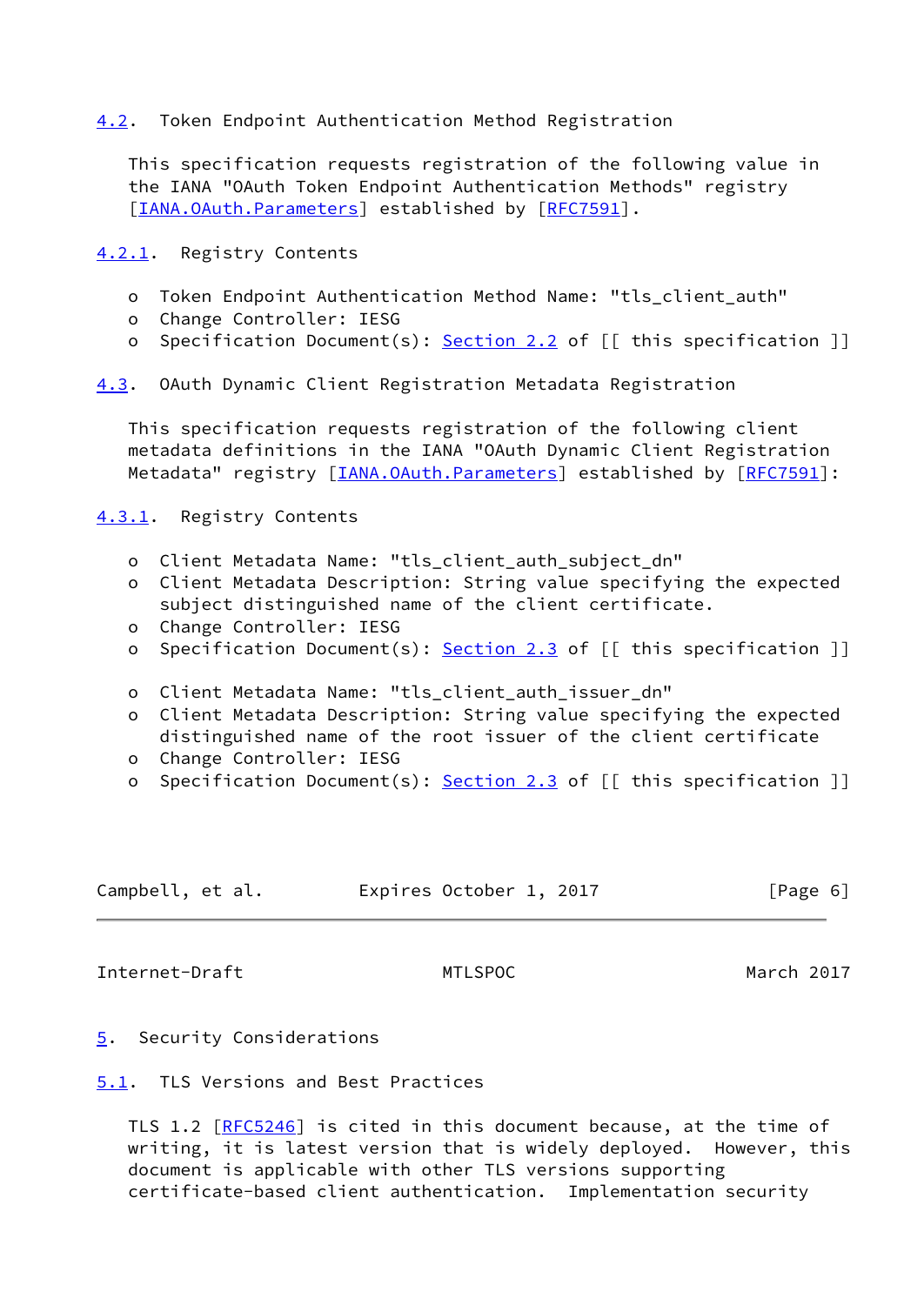considerations for TLS, including version recommendations, can be found in Recommendations for Secure Use of Transport Layer Security (TLS) and Datagram Transport Layer Security (DTLS) [[BCP195](#page-7-4)].

### <span id="page-7-0"></span>[5.2](#page-7-0). Client Identity Binding

 No specific method of binding a certificate to a client identifier at the token endoint is prescribed by this document. However, some method MUST be employed so that, in addition to proving possession of the private key corresponding to the certificate, the client identity is also bound to the certificate. One such binding would be to configure for the client a value that the certificate must contain in the subject field or the subjectAltName extension and possibly a restricted set of trust anchors. An alternative method would be to configure a public key for the client directly that would have to match the subject public key info of the certificate.

<span id="page-7-1"></span>[6](#page-7-1). References

<span id="page-7-2"></span>[6.1](#page-7-2). Normative References

- <span id="page-7-4"></span> [BCP195] Sheffer, Y., Holz, R., and P. Saint-Andre, "Recommendations for Secure Use of Transport Layer Security (TLS) and Datagram Transport Layer Security (DTLS)", [BCP 195,](https://datatracker.ietf.org/doc/pdf/bcp195) [RFC 7525](https://datatracker.ietf.org/doc/pdf/rfc7525), DOI 10.17487/RFC7525, May 2015, [<http://www.rfc-editor.org/info/bcp195>](http://www.rfc-editor.org/info/bcp195).
- [RFC2119] Bradner, S., "Key words for use in RFCs to Indicate Requirement Levels", [BCP 14](https://datatracker.ietf.org/doc/pdf/bcp14), [RFC 2119](https://datatracker.ietf.org/doc/pdf/rfc2119), DOI 10.17487/RFC2119, March 1997, <<http://www.rfc-editor.org/info/rfc2119>>.
- [RFC5246] Dierks, T. and E. Rescorla, "The Transport Layer Security (TLS) Protocol Version 1.2", [RFC 5246](https://datatracker.ietf.org/doc/pdf/rfc5246), DOI 10.17487/RFC5246, August 2008, <<http://www.rfc-editor.org/info/rfc5246>>.

Campbell, et al. [Page 7]

<span id="page-7-3"></span>Internet-Draft MTLSPOC March 2017

[RFC5280] Cooper, D., Santesson, S., Farrell, S., Boeyen, S.,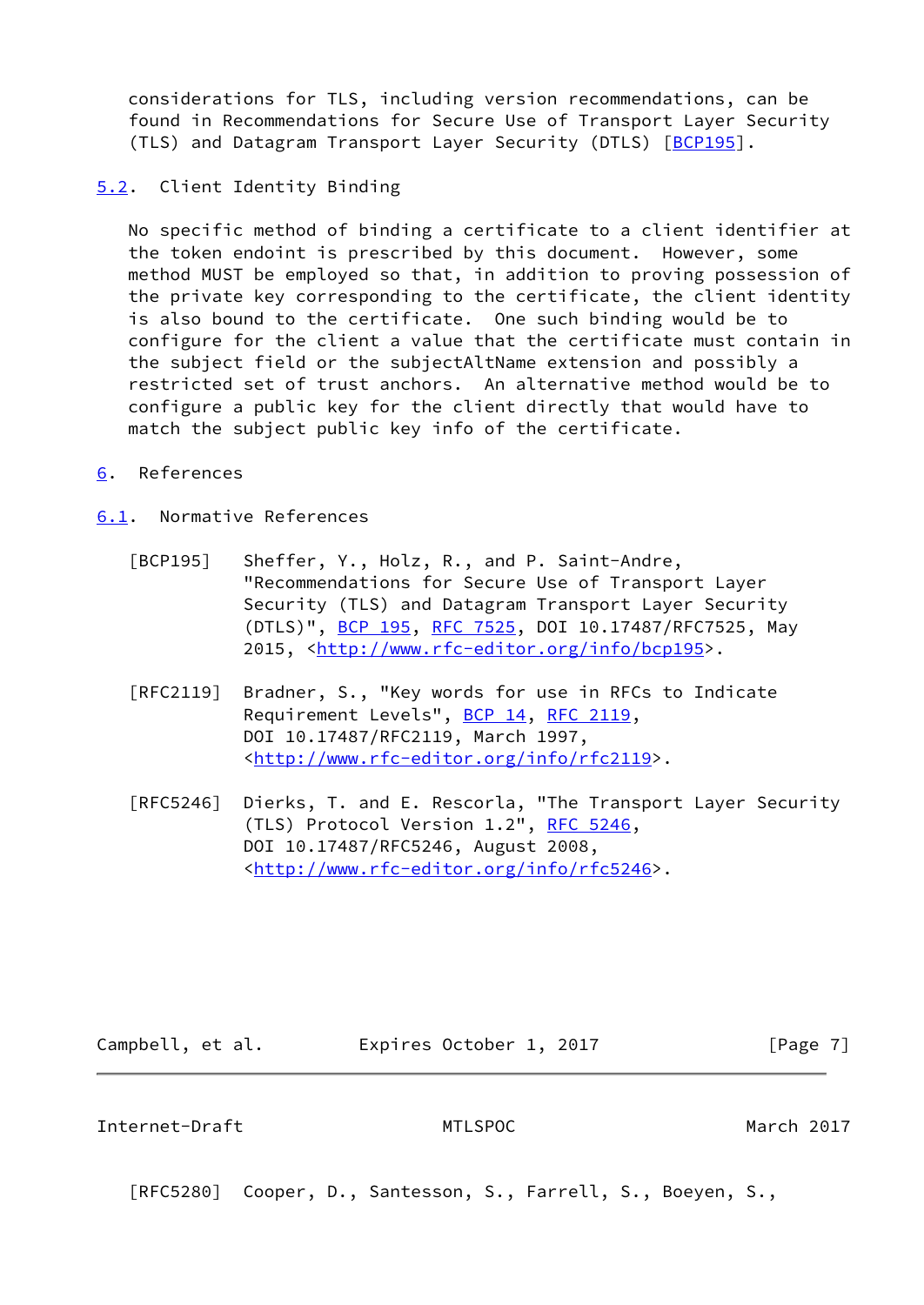Housley, R., and W. Polk, "Internet X.509 Public Key Infrastructure Certificate and Certificate Revocation List (CRL) Profile", [RFC 5280,](https://datatracker.ietf.org/doc/pdf/rfc5280) DOI 10.17487/RFC5280, May 2008, <<http://www.rfc-editor.org/info/rfc5280>>.

- [RFC6749] Hardt, D., Ed., "The OAuth 2.0 Authorization Framework", [RFC 6749,](https://datatracker.ietf.org/doc/pdf/rfc6749) DOI 10.17487/RFC6749, October 2012, <<http://www.rfc-editor.org/info/rfc6749>>.
- [RFC6750] Jones, M. and D. Hardt, "The OAuth 2.0 Authorization Framework: Bearer Token Usage", [RFC 6750,](https://datatracker.ietf.org/doc/pdf/rfc6750) DOI 10.17487/RFC6750, October 2012, <<http://www.rfc-editor.org/info/rfc6750>>.
- [RFC7800] Jones, M., Bradley, J., and H. Tschofenig, "Proof-of- Possession Key Semantics for JSON Web Tokens (JWTs)", [RFC 7800,](https://datatracker.ietf.org/doc/pdf/rfc7800) DOI 10.17487/RFC7800, April 2016, <<http://www.rfc-editor.org/info/rfc7800>>.
- [SHS] National Institute of Standards and Technology, "Secure Hash Standard (SHS)", FIPS PUB 180-4, March 2012, <[http://csrc.nist.gov/publications/fips/fips180-4/](http://csrc.nist.gov/publications/fips/fips180-4/fips-180-4.pdf) fips- $180-4.pdf$ .
- <span id="page-8-2"></span><span id="page-8-0"></span>[6.2](#page-8-0). Informative References
	- [I-D.ietf-oauth-discovery]

 Jones, M., Sakimura, N., and J. Bradley, "OAuth 2.0 Authorization Server Metadata", [draft-ietf-oauth](https://datatracker.ietf.org/doc/pdf/draft-ietf-oauth-discovery-04) [discovery-04](https://datatracker.ietf.org/doc/pdf/draft-ietf-oauth-discovery-04) (work in progress), August 2016.

<span id="page-8-3"></span>[IANA.JWT.Claims]

 IANA, "JSON Web Token Claims", <[http://www.iana.org/assignments/jwt>](http://www.iana.org/assignments/jwt).

- <span id="page-8-4"></span> [IANA.OAuth.Parameters] IANA, "OAuth Parameters", <[http://www.iana.org/assignments/oauth-parameters>](http://www.iana.org/assignments/oauth-parameters).
- <span id="page-8-1"></span>[OpenID.Discovery]

 Sakimura, N., Bradley, J., Jones, M., and E. Jay, "OpenID Connect Discovery 1.0", February 2014.

 [RFC7519] Jones, M., Bradley, J., and N. Sakimura, "JSON Web Token (JWT)", [RFC 7519,](https://datatracker.ietf.org/doc/pdf/rfc7519) DOI 10.17487/RFC7519, May 2015, <<http://www.rfc-editor.org/info/rfc7519>>.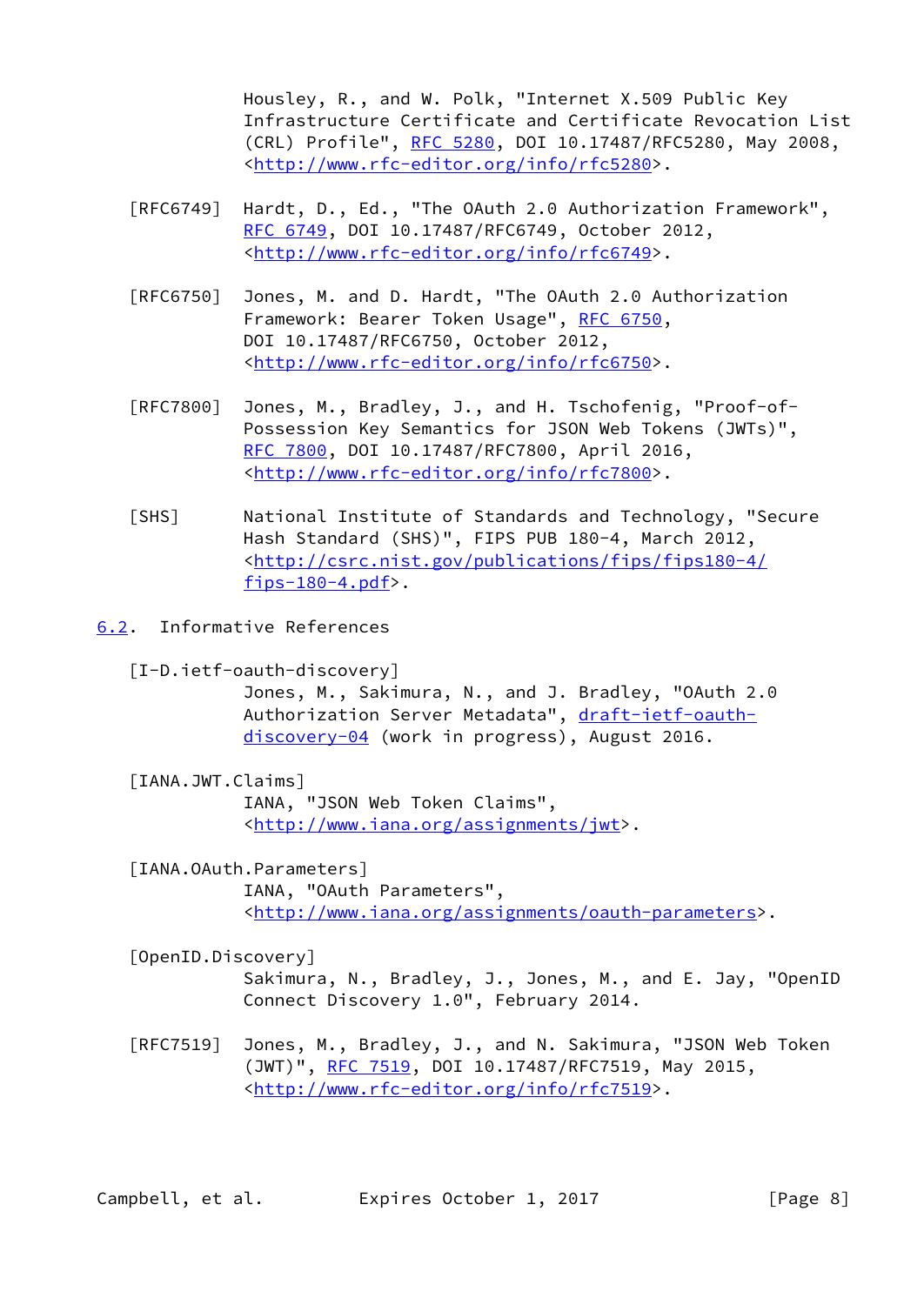<span id="page-9-1"></span>Internet-Draft MTLSPOC March 2017

- [RFC7591] Richer, J., Ed., Jones, M., Bradley, J., Machulak, M., and P. Hunt, "OAuth 2.0 Dynamic Client Registration Protocol", [RFC 7591,](https://datatracker.ietf.org/doc/pdf/rfc7591) DOI 10.17487/RFC7591, July 2015, <<http://www.rfc-editor.org/info/rfc7591>>.
- [RFC7662] Richer, J., Ed., "OAuth 2.0 Token Introspection", [RFC 7662,](https://datatracker.ietf.org/doc/pdf/rfc7662) DOI 10.17487/RFC7662, October 2015, <<http://www.rfc-editor.org/info/rfc7662>>.

<span id="page-9-0"></span>[Appendix A.](#page-9-0) Acknowledgements

 Scott "not Tomlinson" Tomilson and Matt Peterson were involved in the original design and development work on a mutual TLS client authentication implementation that informed some of the content of this document.

 Additionally, the authors would like to thank the following people for their input and contributions to the specification: Sergey Beryozkin, Vladimir Dzhuvinov, Samuel Erdtman, Phil Hunt, Sean Leonard, Jim Manico, Sascha Preibisch, Justin Richer, and Hannes Tschofenig.

<span id="page-9-2"></span>Appendix  $B$ . Document(s) History

[[ to be removed by the RFC Editor before publication as an RFC ]]

[draft-campbell-oauth-mtls-00](https://datatracker.ietf.org/doc/pdf/draft-campbell-oauth-mtls-00)

- o Add a Mutual TLS sender constrained protected resource access method and a x5t#s256 cnf method for JWT access tokens (concepts taken in part from [draft-sakimura-oauth-jpop-04](https://datatracker.ietf.org/doc/pdf/draft-sakimura-oauth-jpop-04)).
- o Fixed "token\_endpoint\_auth\_methods\_supported" to "token\_endpoint\_auth\_method" for client metadata.
- o Add "tls\_client\_auth\_subject\_dn" and "tls\_client\_auth\_issuer\_dn" client metadata parameters and mention using "jwks\_uri" or "jwks".
- o Say that the authentication method is determined by client policy regardless of whether the client was dynamically registered or statically configured.
- o Expand acknowledgements to those that participated in discussions around [draft-campbell-oauth-tls-client-auth-00](https://datatracker.ietf.org/doc/pdf/draft-campbell-oauth-tls-client-auth-00)
- o Add Nat Sakimura and Torsten Lodderstedt to the author list.

[draft-campbell-oauth-tls-client-auth-00](https://datatracker.ietf.org/doc/pdf/draft-campbell-oauth-tls-client-auth-00)

o Initial draft.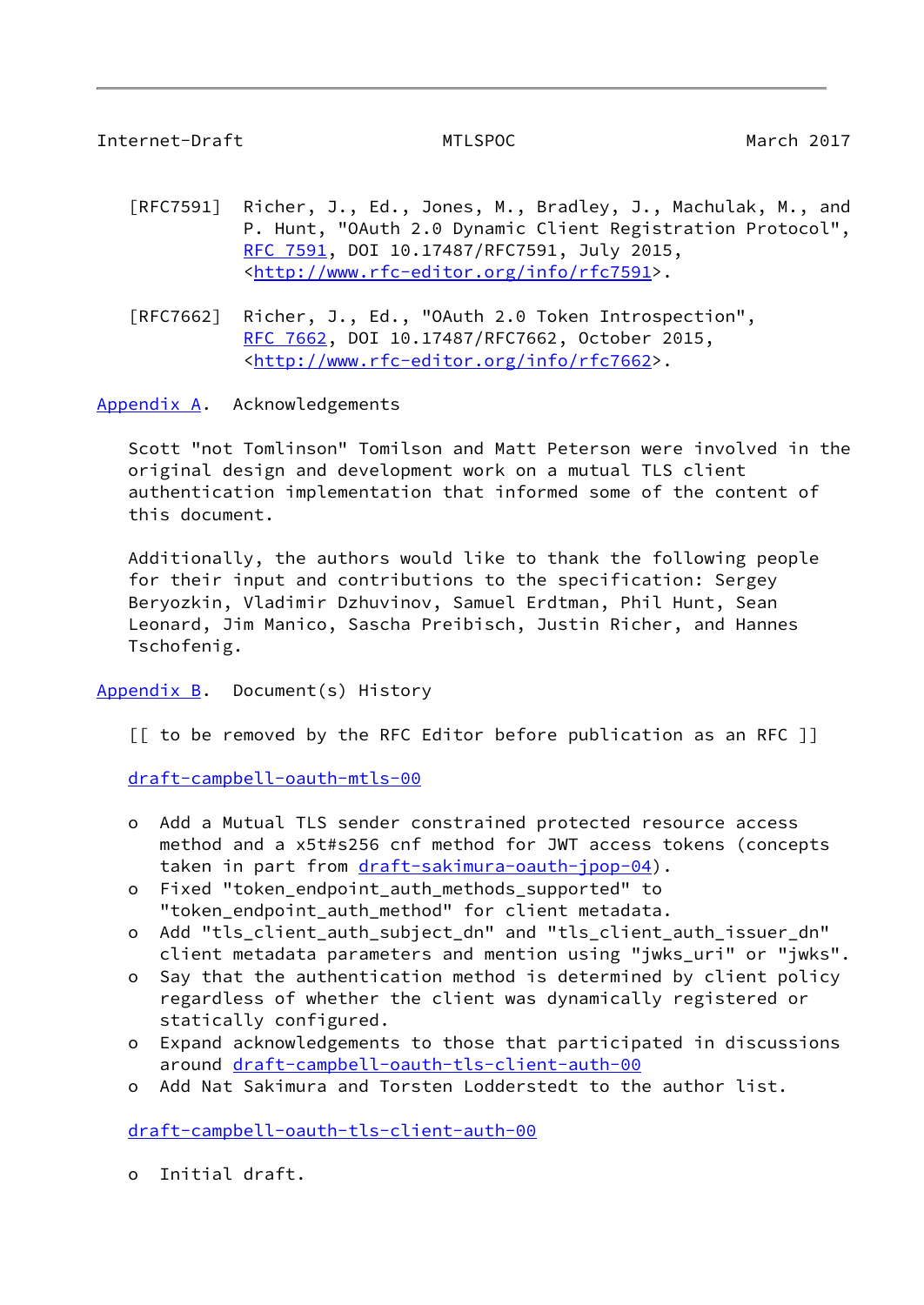<span id="page-10-0"></span>Internet-Draft MTLSPOC METRIC March 2017

Authors' Addresses

 Brian Campbell Ping Identity

Email: brian.d.campbell@gmail.com

 John Bradley Ping Identity

 Email: ve7jtb@ve7jtb.com URI: <http://www.thread-safe.com/>

 Nat Sakimura Nomura Research Institute

 Email: n-sakimura@nri.co.jp URI: <https://nat.sakimura.org/>

 Torsten Lodderstedt YES Europe AG

Email: torsten@lodderstedt.net